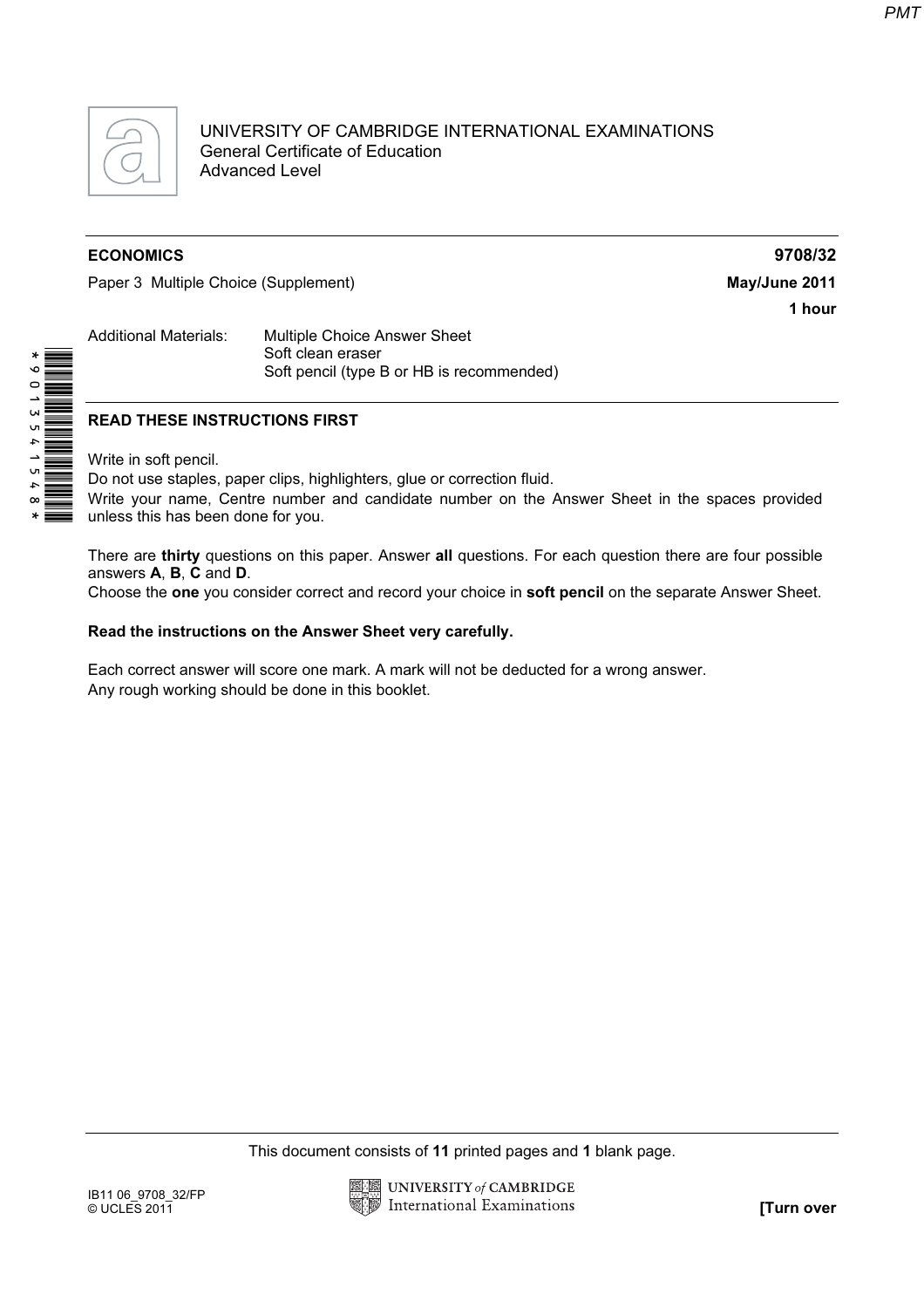1 A consumer seeks to maximise his utility.

Up to what point should he continue to consume each good?

- A until the marginal utility per dollar from each good is the same
- **B** until the marginal utility from each good is the same
- C until the marginal utility from each good reaches a maximum
- **D** until the marginal utility from each good is zero
- 2 In the diagram, a consumer's initial budget line is JK.



Assuming no change in the price of X, what could explain a shift in the consumer's budget line to GH?

|    | price of good Y | consumer's money<br>income |
|----|-----------------|----------------------------|
| Α  | decrease        | decrease                   |
| в  | decrease        | increase                   |
| C. | increase        | decrease                   |
|    | increase        | increase                   |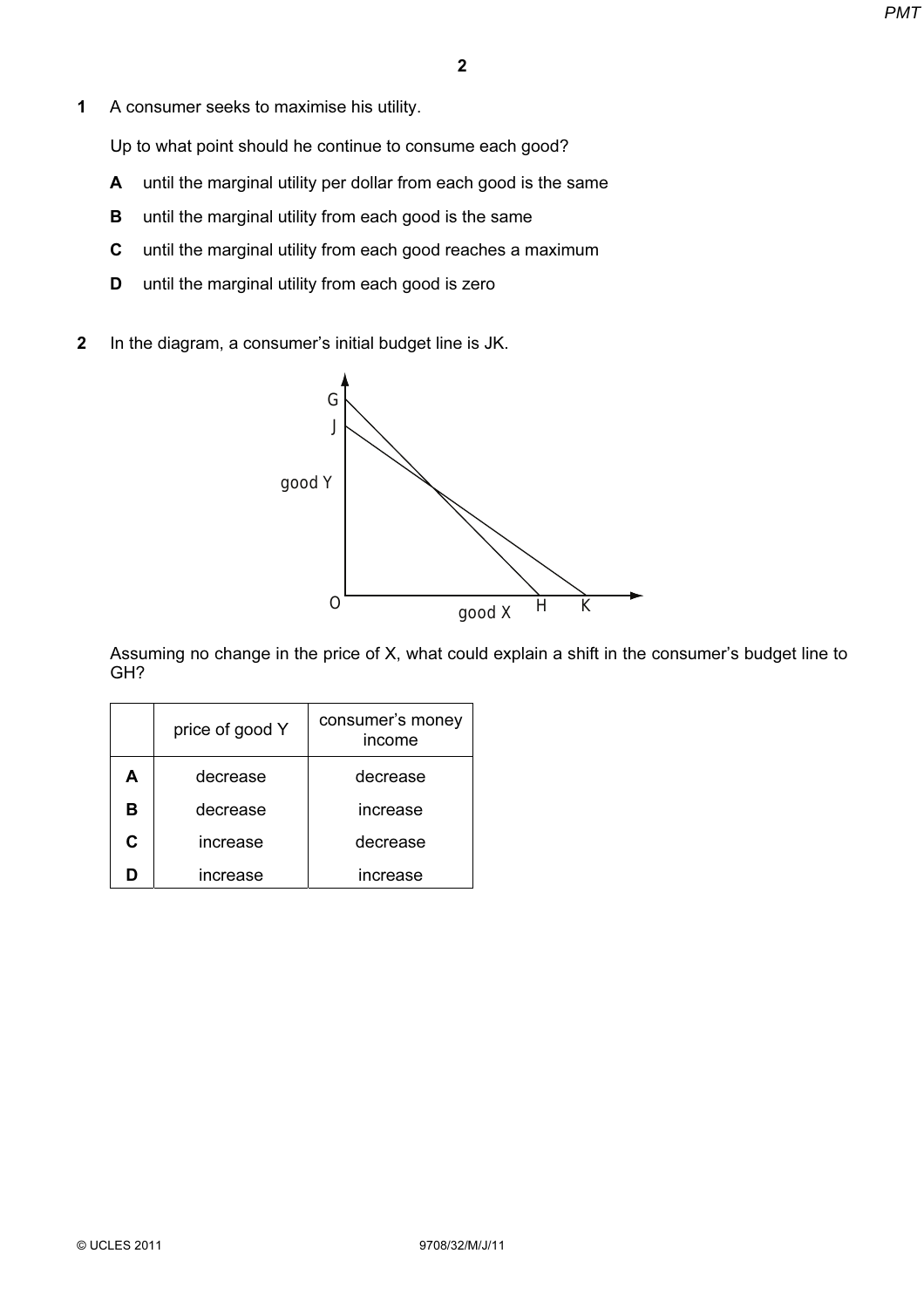3 The table shows the main characteristics of employment in two occupations.

|                                                       | occupation X | occupation Y |
|-------------------------------------------------------|--------------|--------------|
| average annual wage                                   | \$100 000    | \$60 000     |
| number of weeks annual leave                          | 5 weeks      | 10 weeks     |
| average length of working week                        | 48 hours     | 44 hours     |
| job security                                          | low          | high         |
| length of training course to obtain job qualification | year         | 2 years      |

What can definitely be deduced from the table?

- A Those employed in occupation Y attach greater importance to job security.
- **B** Those employed in occupation X attach less importance to leisure activities.
- C There will be more competition for places on training courses to enter occupation X than occupation Y.
- D Occupation Y has greater non-pecuniary advantages than occupation X.
- 4 Which diagram correctly shows the relationship between the average product (AP) and the marginal product (MP) of labour given that the quantities of other factor inputs remain constant?

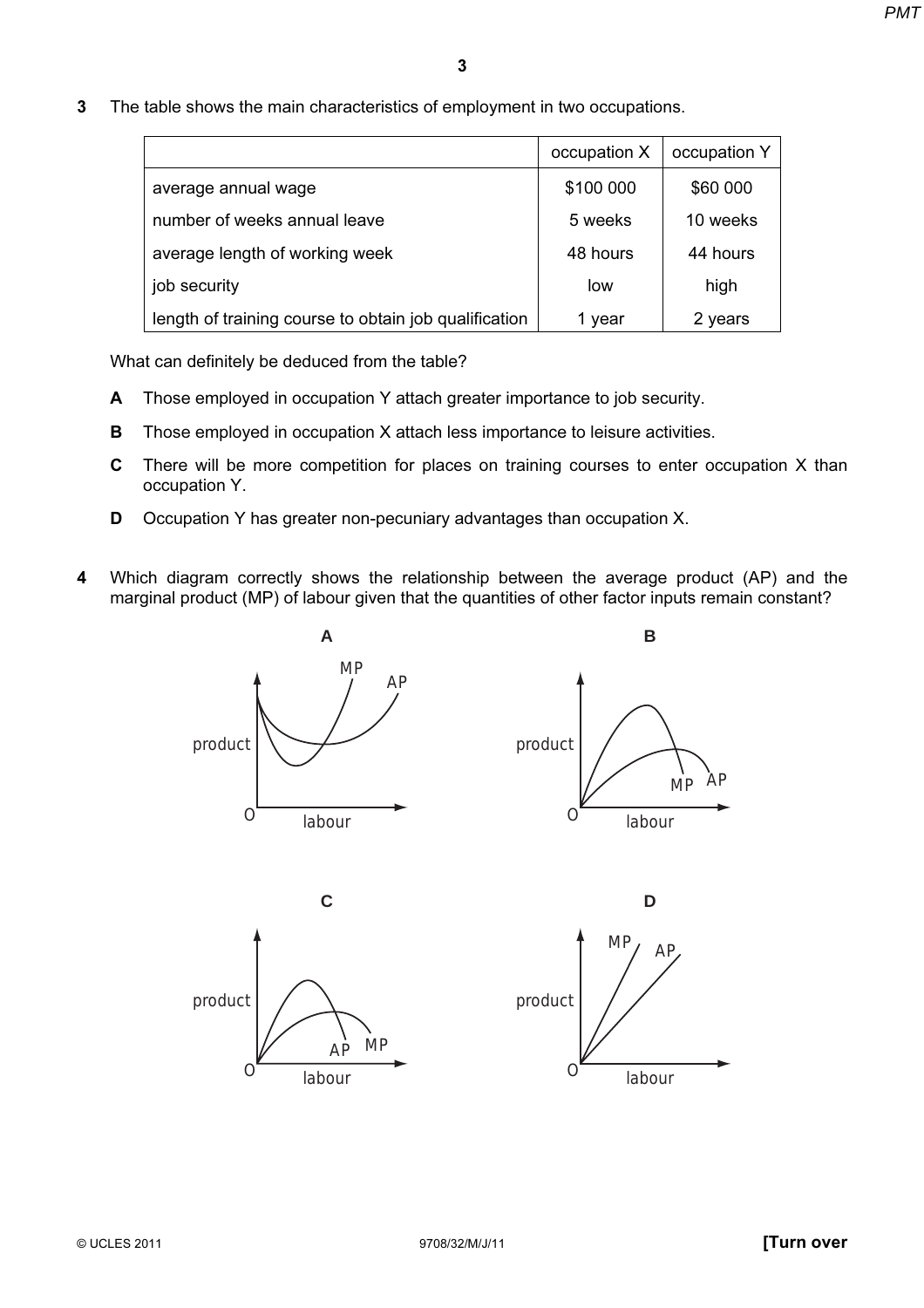- 5 What is the name for the relationship between a firm's output and the quantities of factor inputs that it employs?
	- A a long-run average cost function
	- **B** a long-run production function
	- C productive efficiency
	- D returns to scale
- 6 The diagram shows the supply and demand for labour in an industry.



Initially the industry's labour market is in equilibrium.

What effect will the introduction of a minimum wage OW have on the level of employment in the industry?

- A It will decrease by an amount LM.
- **B** It will decrease by an amount LN.
- C It will increase by an amount LN.
- D It will increase by an amount MN.
- 7 A product with infinite elasticity of supply has sales of 1000 units a week at a price of \$1 per unit. Price elasticity of demand is 1.5 over the relevant range.

The government imposes a tax of 10%.

What will be the government's weekly tax revenue?

**A** \$15 **B** \$85 **C** \$100 **D** \$150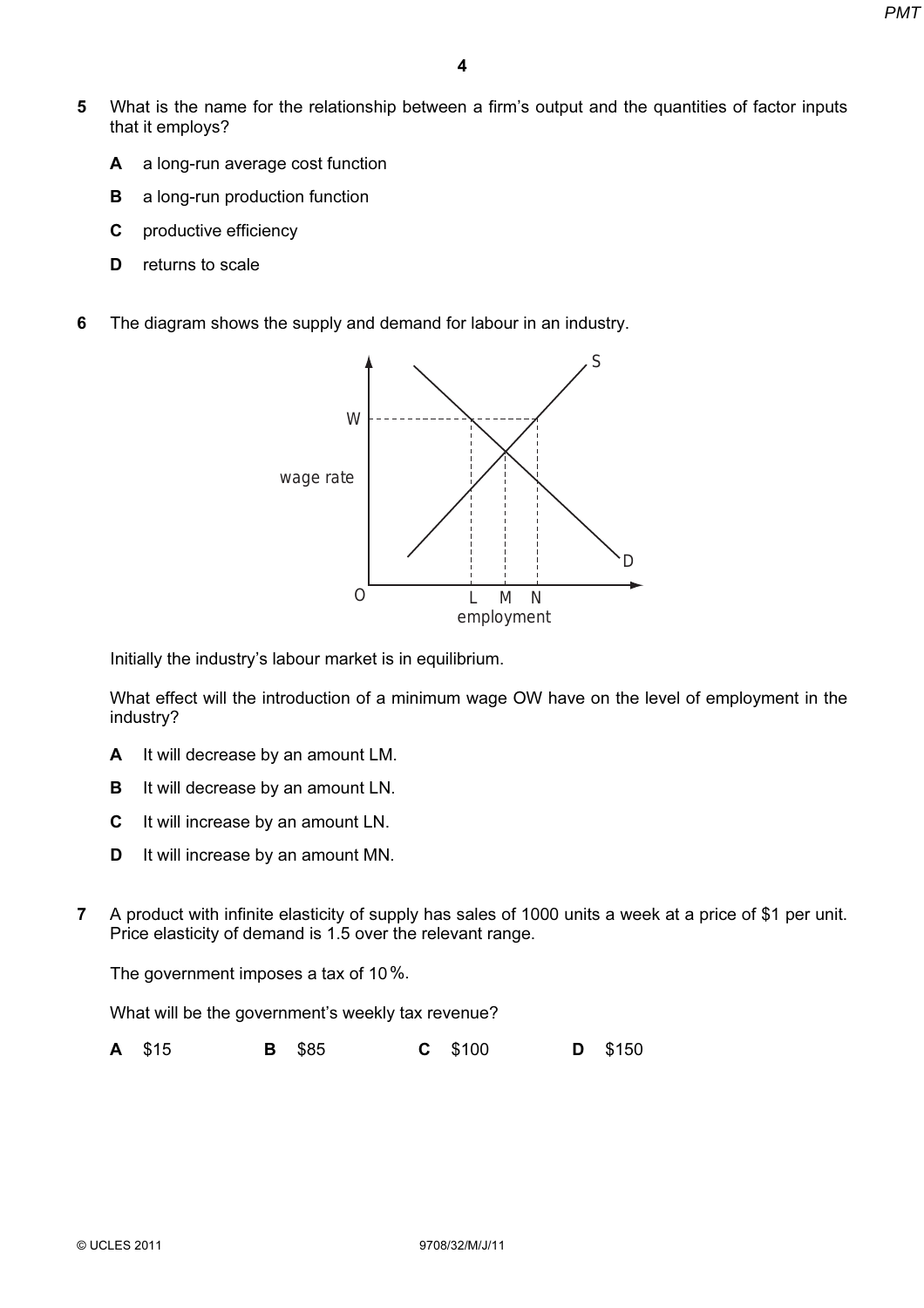8 What is the likely outcome for producers and consumers when a market moves from being non-contestable to being a contestable market?

|    | producers                       | consumers                              |
|----|---------------------------------|----------------------------------------|
| A  | gain from higher prices         | gain from a wider choice of products   |
| В  | gain from likely higher profits | lose from likely higher prices         |
| C. | lose from likely lower output   | lose from a reduced choice of products |
| D  | lose from likely lower profits  | gain from likely lower prices          |

9 A firm is engaging in price discrimination.

In order to maximise profits, what should the firm do?

- A charge a higher price to consumers earning higher incomes
- **B** charge a higher price to consumers earning lower incomes
- C charge a higher price to consumers whose demand for the product is price inelastic
- D charge a higher price to consumers whose demand for the product is price elastic
- 10 The diagram shows the private and social marginal costs and benefits at different volumes of traffic.



The imposition of a congestion tax raises the MPC curve to MPC + tax.

Which area measures the resulting reduction in the deadweight loss?

 $A \times +$  y only  $B \times +$  y  $+$  z  $C \times$  y only  $D \times$  only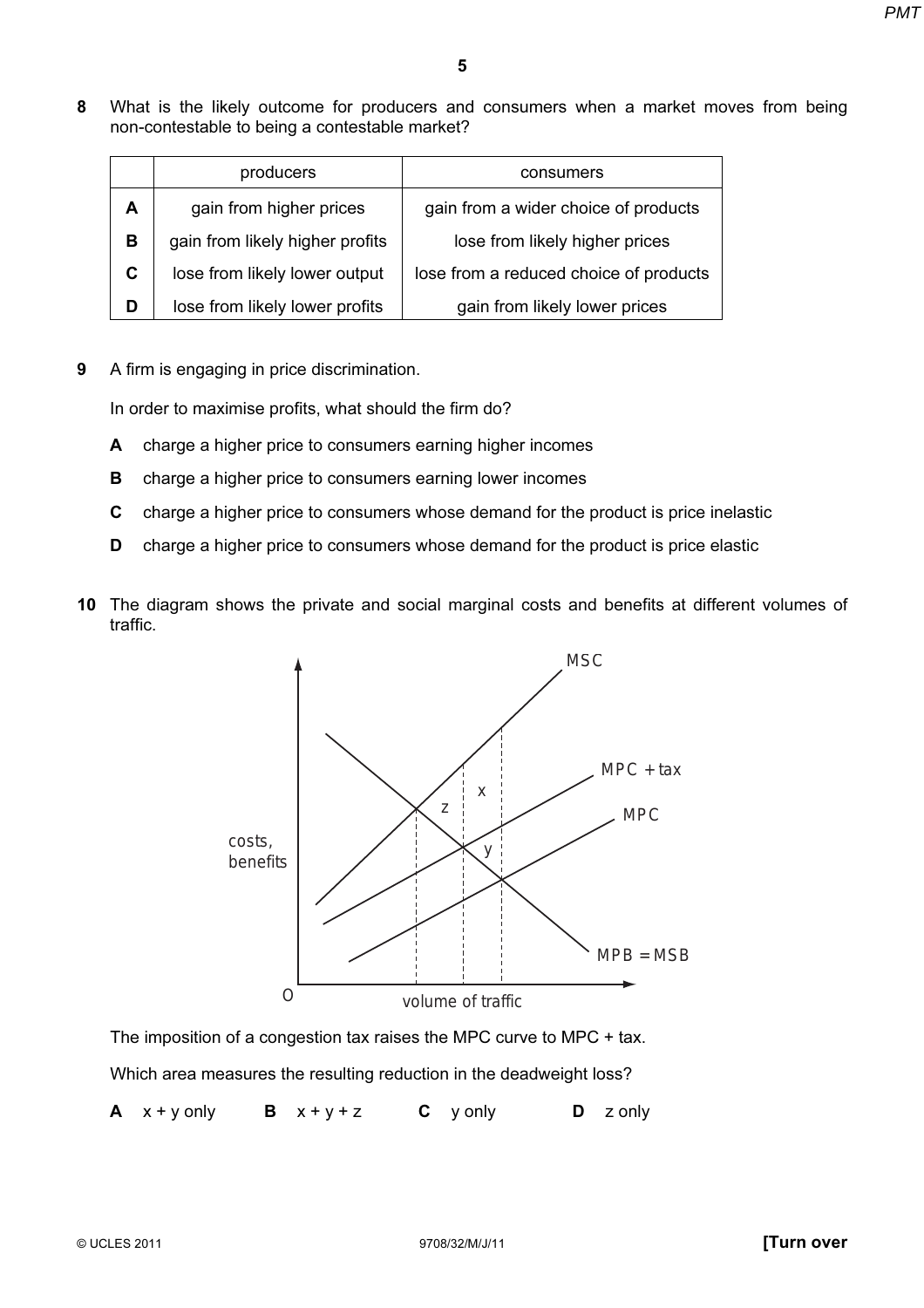11 A government imposes a maximum price for electricity.

Which statement justifying this measure might be considered valid on economic grounds?

- A It will encourage electricity suppliers to invest in additional capacity.
- **B** It will increase the incentive for consumers to conserve energy.
- C It will prevent the monopolistic exploitation of consumers.
- D It will prevent the rationing of electricity through power cuts.
- 12 Individuals are free to choose the number of hours they work, how much of their income they save and which goods and services they buy.

Which type of tax will not distort the choices individuals make?

- A a tax levied on the wealth accumulated by individuals
- **B** a uniform tax which raises the same fixed amount from all individuals
- C indirect taxes on specific goods
- D proportional income taxes
- 13 The table shows data on a country's gross national product at market prices and on domestic spending.

|                        | year 1<br>\$m\$ | year 2<br>\$m\$ | year 3<br>(\$m) |
|------------------------|-----------------|-----------------|-----------------|
| GNP at market prices   | 420             | 440             | 560             |
| private consumption    | 200             | 260             | 300             |
| government consumption | 120             | 120             | 140             |
| gross investment       | 90              | 80              | 130             |

In which of these years will the country be faced with a deficit on the current account of the balance of payments?

|             | year 1 | year 2 | year 3 |
|-------------|--------|--------|--------|
| A           |        |        |        |
| В           | Y      |        | Y      |
| $\mathbf c$ |        | χ      |        |
| ח           |        |        |        |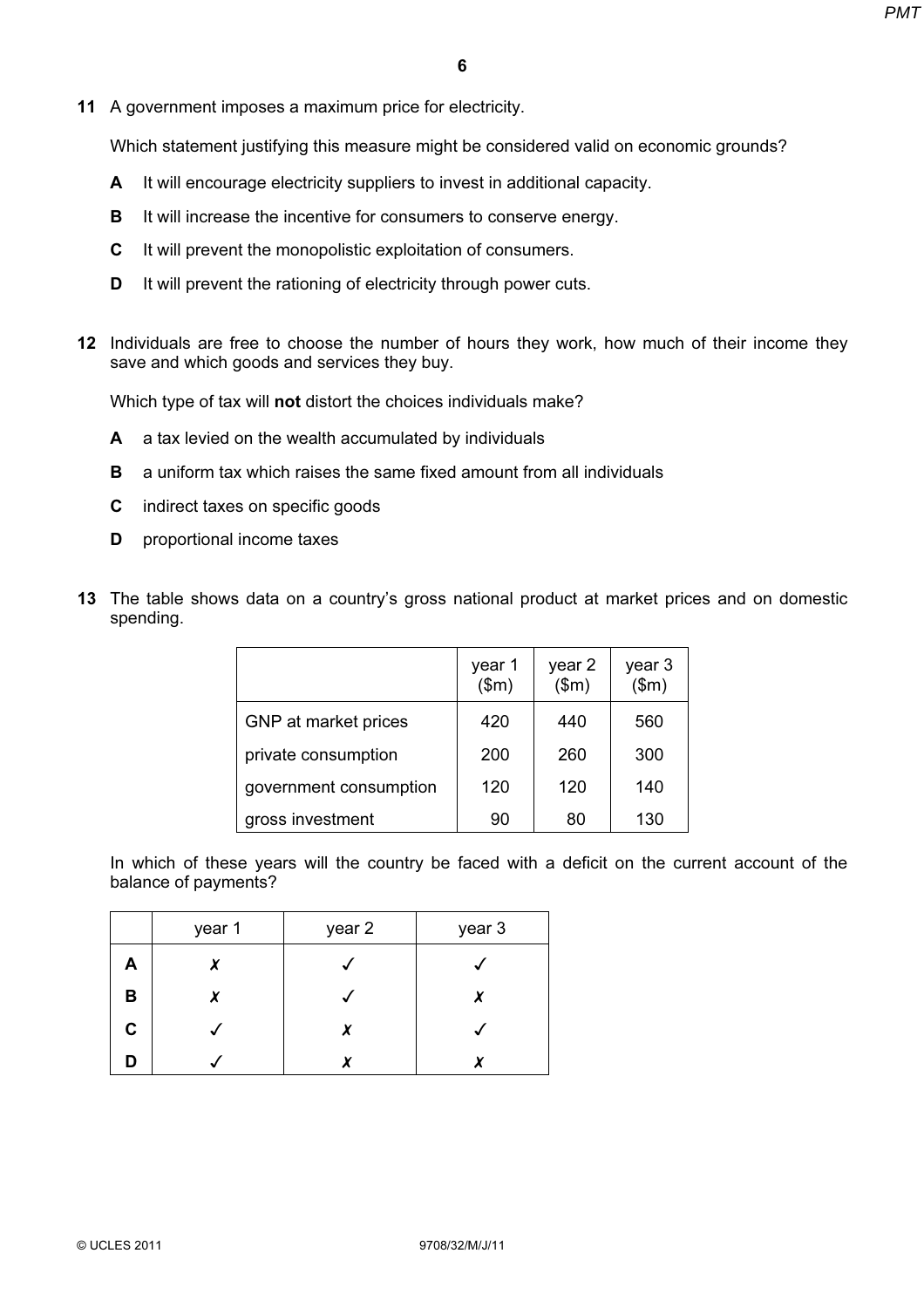14 An economy is operating at its natural rate of unemployment.

According to monetarist theory, what will be the effect on unemployment in the short run and in the long run of an unanticipated increase in the money supply?

|   | short run              | long run  |  |
|---|------------------------|-----------|--|
| А | no change              | no change |  |
| в | no change<br>reduction |           |  |
| C | reduction              | no change |  |
|   | reduction              | reduction |  |

- 15 What will reduce the value of the investment multiplier?
	- A a low marginal propensity to import
	- **B** automatic stabilisers
	- C low marginal tax rates
	- D low rates of unemployment benefit
- 16 The diagram shows a consumption function.



As income increases, what happens to the average propensity to save and the marginal propensity to save?

|   | average propensity<br>to save | marginal propensity<br>to save |  |
|---|-------------------------------|--------------------------------|--|
| A | decreases                     | decreases                      |  |
| в | decreases                     | increases                      |  |
| C | increases                     | decreases                      |  |
| ח | increases                     | increases                      |  |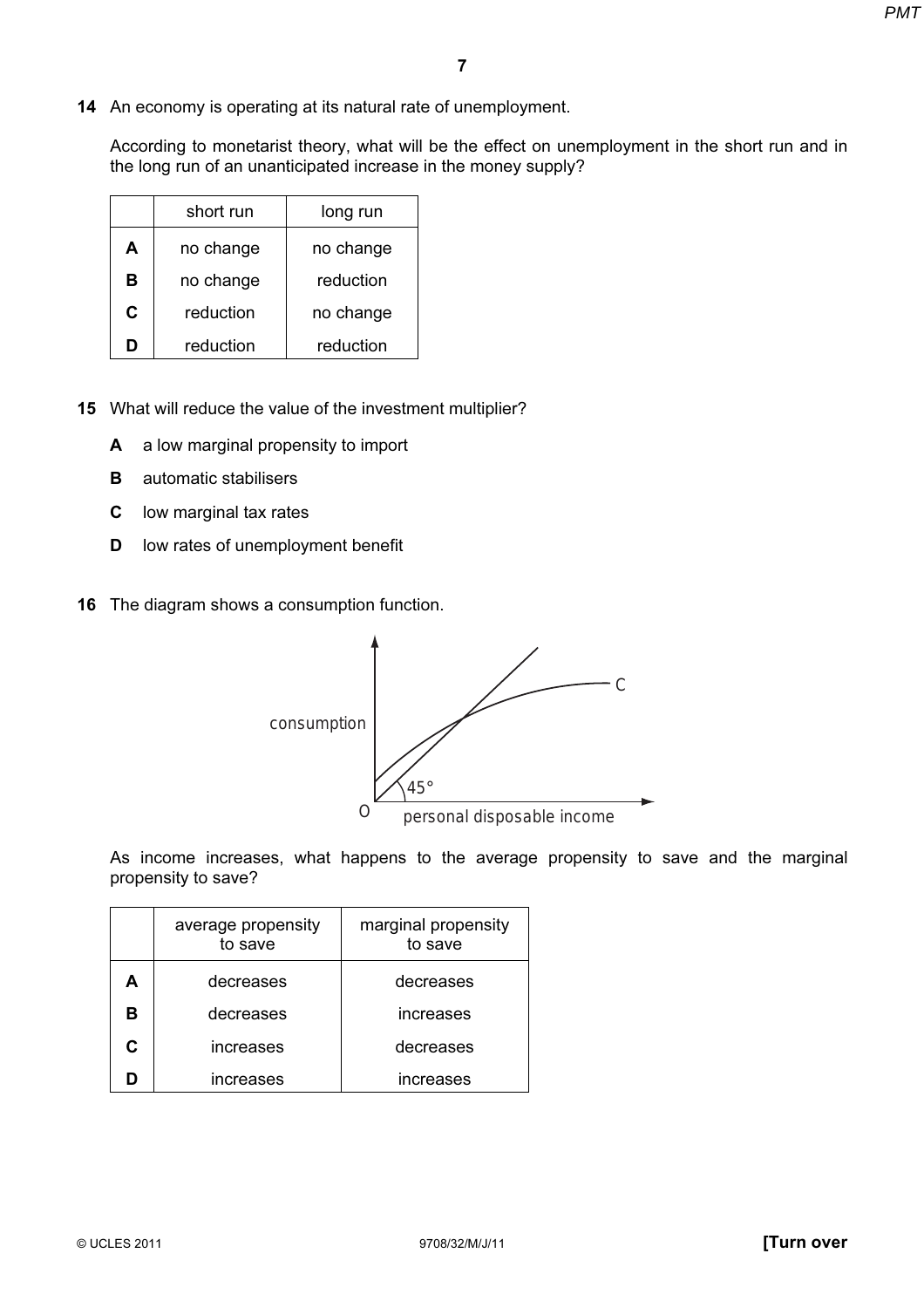- 17 Other things being equal, what will result in a decrease in aggregate demand?
	- A a decrease in interest rates
	- **B** a decrease in the balance of trade deficit
	- C a decrease in the government's budget deficit
	- **D** a decrease in the household saving ratio
- 18 What will expand the money supply in an open economy?
	- A a current account balance of payments deficit
	- **B** an increase in the cash reserve ratio of commercial banks
	- C government borrowing from domestic residents
	- D government intervention to prevent an appreciation in the foreign exchange value of domestic currency
- 19 According to Keynesian theory, in which circumstance will there always be an increase in the demand for money?

|    | real income | price level | interest rates |  |
|----|-------------|-------------|----------------|--|
| А  | constant    | decrease    | increase       |  |
| в  | constant    | increase    | decrease       |  |
| C. | increase    | decrease    | decrease       |  |
|    | increase    | increase    | increase       |  |

20 Which characteristics are usually found in developing countries?

|   | saving ratio | capital output ratio |  |  |
|---|--------------|----------------------|--|--|
| Α | low          | low                  |  |  |
| в | high         | low                  |  |  |
| С | low          | high                 |  |  |
| D | high         | high                 |  |  |

- 21 Which cause of economic growth would involve the least cost for present and future generations of a country's population?
	- A increased exploitation of a country's mineral resources
	- **B** investment financed by borrowing from abroad
	- C investment financed by high rates of domestic savings
	- D technological innovations in productive processes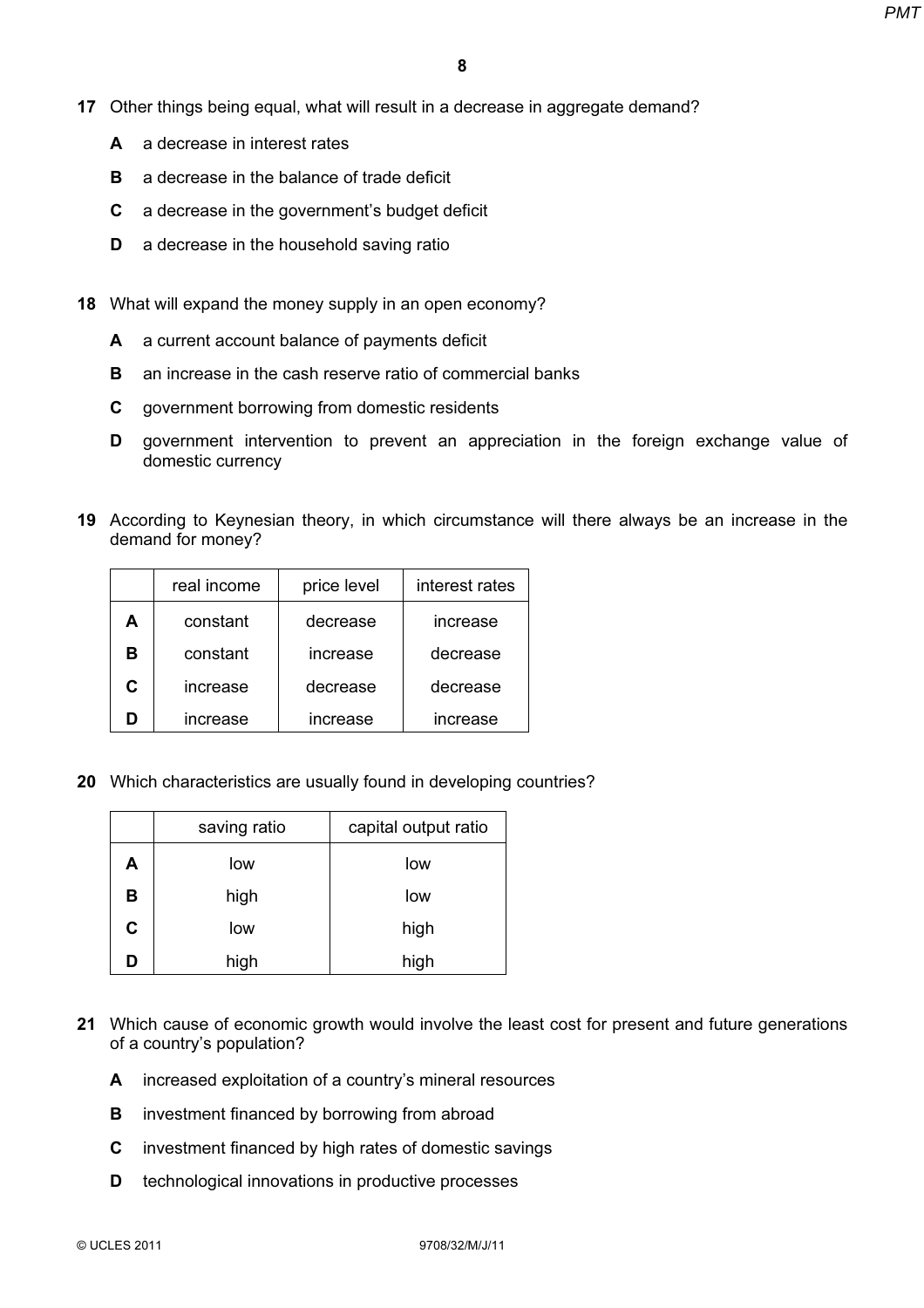22 The table shows some indicators of macro-economic performance in the US economy for five decades.

| economic target             | 1950s | 1960s | 1970s | 1980s | 1990s |
|-----------------------------|-------|-------|-------|-------|-------|
| real GDP growth (average %) | 4.18  | 4.43  | 3.28  | 3.02  | 3.03  |
| inflation (average %)       | 2.07  | 2.33  | 7.09  | 5.66  | 3.00  |
| unemployment (average %)    | 4.51  | 4.78  | 6.22  | 7 27  | 5.76  |

Between which decades did the US government achieve an overall improvement in its performance with no trade-off between individual policy goals?

- A 1950s to 1960s
- B 1960s to 1970s
- C 1970s to 1980s
- D 1980s to 1990s
- 23 The diagram shows the relationship between the rate of inflation and the rate of unemployment.



What would cause the curve FG to shift to JK?

- A a lower exchange rate
- **B** a lower expected rate of inflation
- C an increase in government expenditure
- D a rise in the level of employment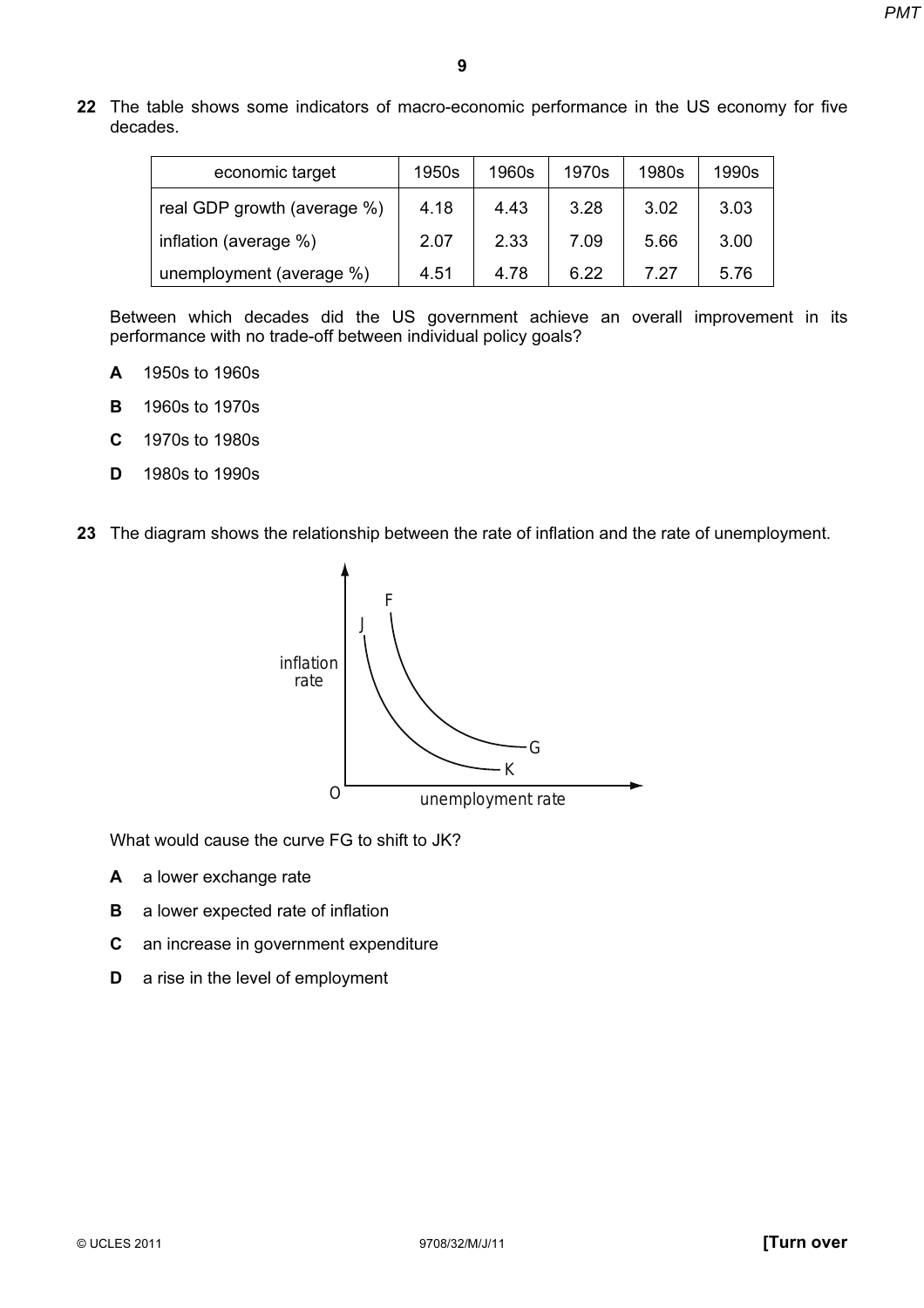24 The diagram shows a government's revenue and expenditure for three years.



What can be concluded from the diagram?

- A A budget deficit was replaced by a budget surplus.
- **B** A government borrowing requirement emerged.
- C The economy moved from a recession into a boom period.
- **D** The yield from taxation continuously increased.
- 25 Which tax is most likely to be regressive?
	- A an inheritance tax
	- **B** a property tax
	- C a sales tax
	- D income tax
- 26 Why might a reduction in domestic interest rates have an adverse effect on a country's balance of payment on current account?
	- A It will cause a rise in the exchange rate.
	- **B** It will make the country's industry less competitive.
	- C The resulting higher level of economic activity is likely to increase imports.
	- **D** There will be an outflow of capital from the country.
- 27 What would be classified as a supply side policy measure?
	- A additional legislation to restrict the power of trade unions
	- **B** a reduction in the government's fiscal deficit
	- C an open market sale of securities
	- **D** the imposition of a tariff on imported goods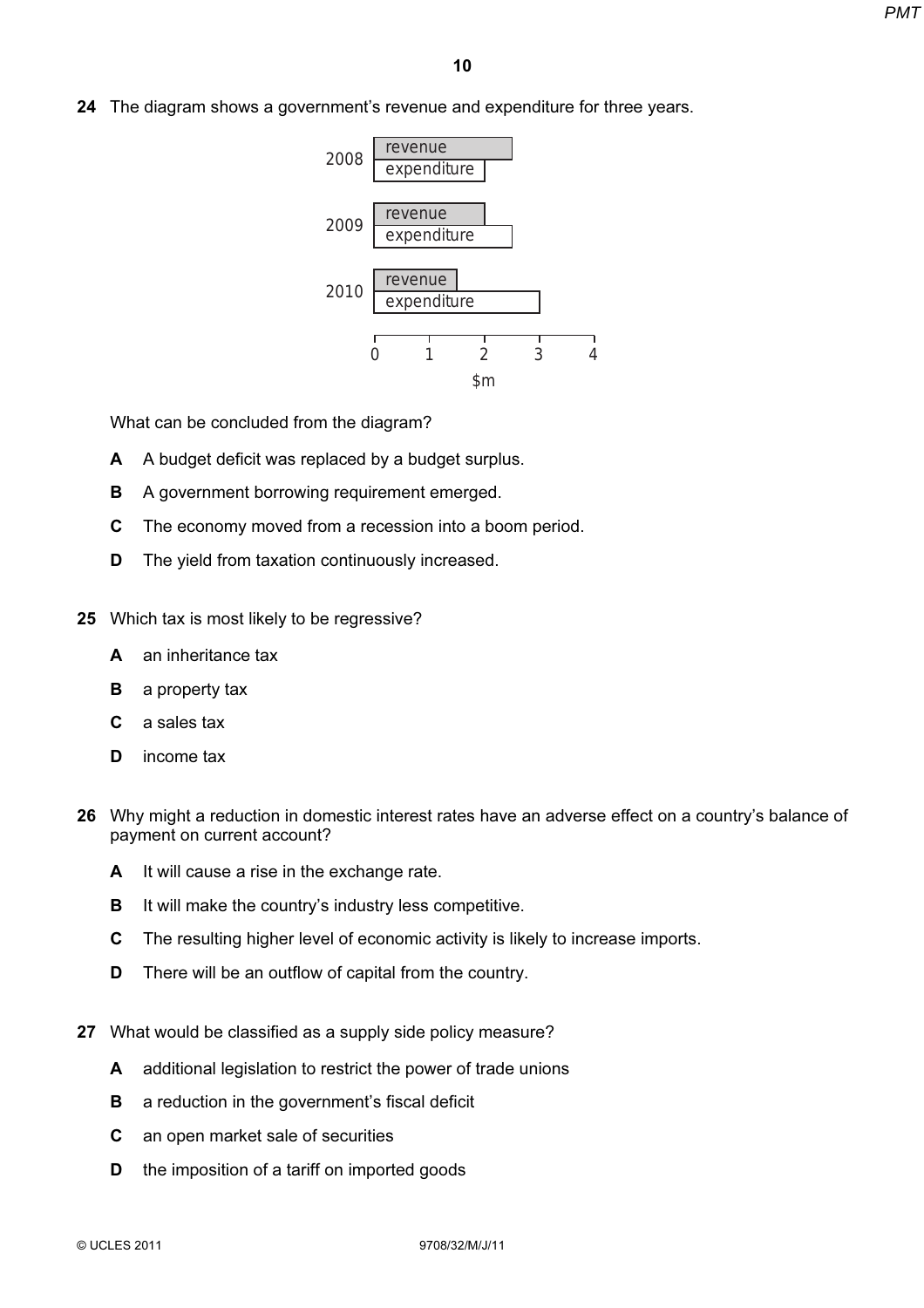28 A country decides to join a group of countries which maintain fixed parities for their currencies and forbid any restriction on foreign trade and payments.

What will the country have to forgo to maintain a fixed parity for its currency?

- A an independent anti-monopoly policy
- **B** an independent fiscal policy
- C an independent interest rate policy
- **D** an independent prices and incomes policy
- 29 What would be an economic benefit to a major economy of imposing a tariff on imported goods?
	- A It would increase labour productivity.
	- B It would increase pressure on foreign suppliers to reduce their prices.
	- C It would make the country's exports more competitive.
	- D It would reduce the prices paid by consumers for imported goods.
- 30 In the diagram, LM is an economy's production possibility curve.



Which statement is correct?

- A E only is attainable.
- **B** F is economically efficient.
- C G may be economically efficient but is not productively efficient.
- D H is productively efficient but may not be economically efficient.